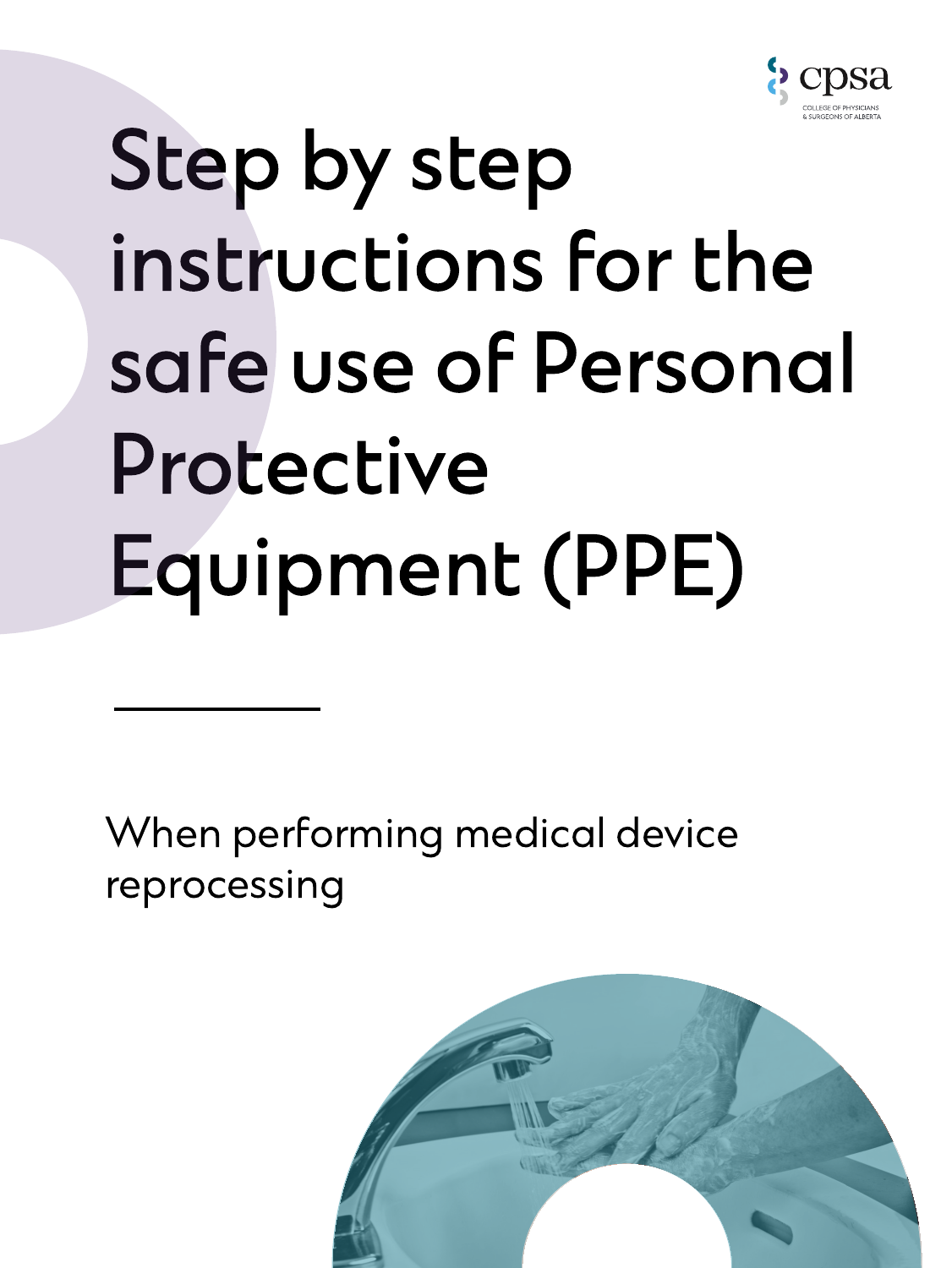

# Putting on your PPE (Donning):

The steps for putting on PPE must be done in the order shown, whether you are using disposable or reusable equipment.





#### Hand Hygiene

Use soap and water or an alcohol based hand sanitizer.

#### Put on Gown

Wear a moisture impervious gown that covers your clothes and any exposed skin.

It should be long enough to cover you from neck to knees, and your arms up to each wrist.

Tie the gown at the back of the neck and at the waist.



#### Put on Mask

Secure the ties or elastic bands around your head so the mask stays in place. Fit the flexible band to your nose bridge.

Ensure it fits snugly to your face and below your chin.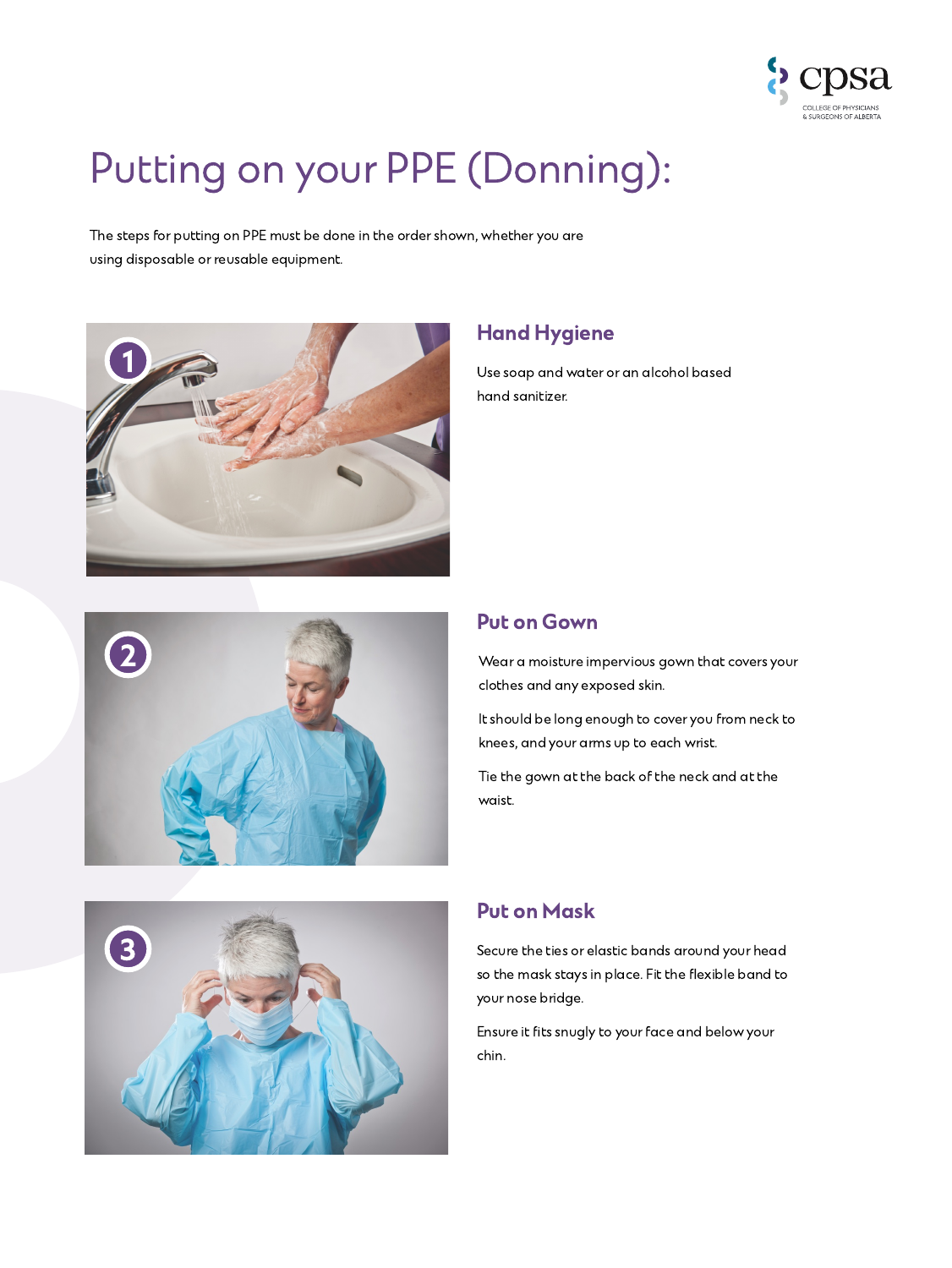

# Putting on your PPE (Donning), continued:



# Put on Eye/Facial Protection

Eye protection, or a face shield must cover the entire front of eye and extend completely along the sides.

Prescription eyewear alone does not qualify as eye protection.



#### Put on Gloves

Gloves must be clean, durable, chemical and tear resistant. They must be long enough so the cuffs of the gloves cover the cuffs of the gown. Ensure your skin is not exposed at the wrist.

Examination gloves are not appropriate for cleaning and sterilizing medical equipment.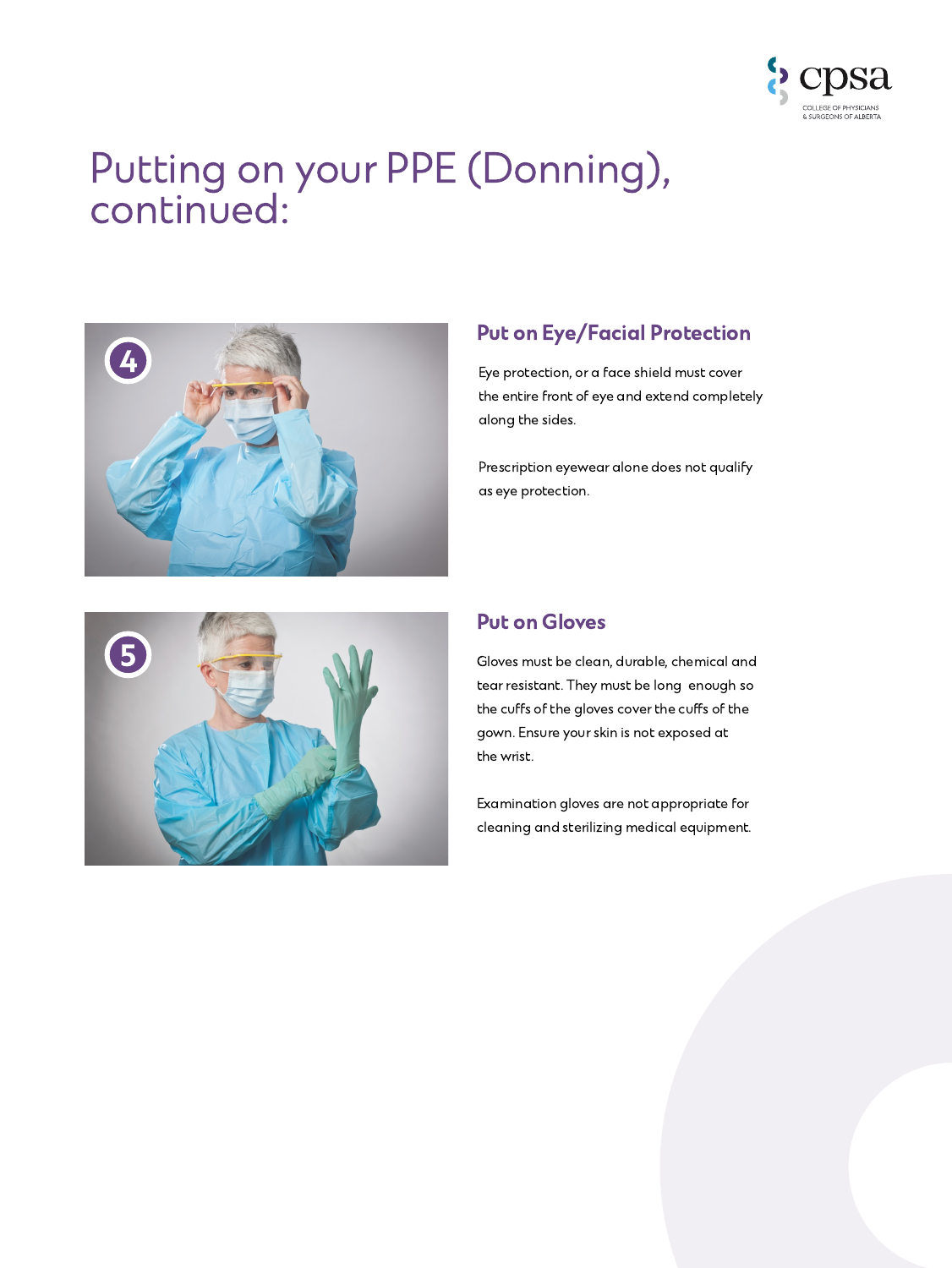

# Removing your PPE (Doffing):

The steps for putting on PPE must be done in the order shown, whether you are using disposable or reusable equipment.





#### Remove Gloves

Grab the outside edge of your glove near the wrist and peel away from your hand, turning the glove inside out.

Hold the glove in the opposite gloved hand. Slide your un-gloved finger or thumb under the wrist of the remaining glove.

Peel the glove off and over the first glove, making a bag for both gloves. Put the gloves in the garbage.

### Hand Hygiene

Use soap and water or an alcohol based hand sanitizer.

Applying hand hygiene after removing soiled gloves reduces the risk of contaminating the back of your neck while removing your gown.



#### Remove Gown

Start by unfastening the ties. Then, beginning at the back of your shoulders, pull the gown down over your arms. Roll the gown off and away from you.

Place the gown in the hamper or if disposable, the garbage.